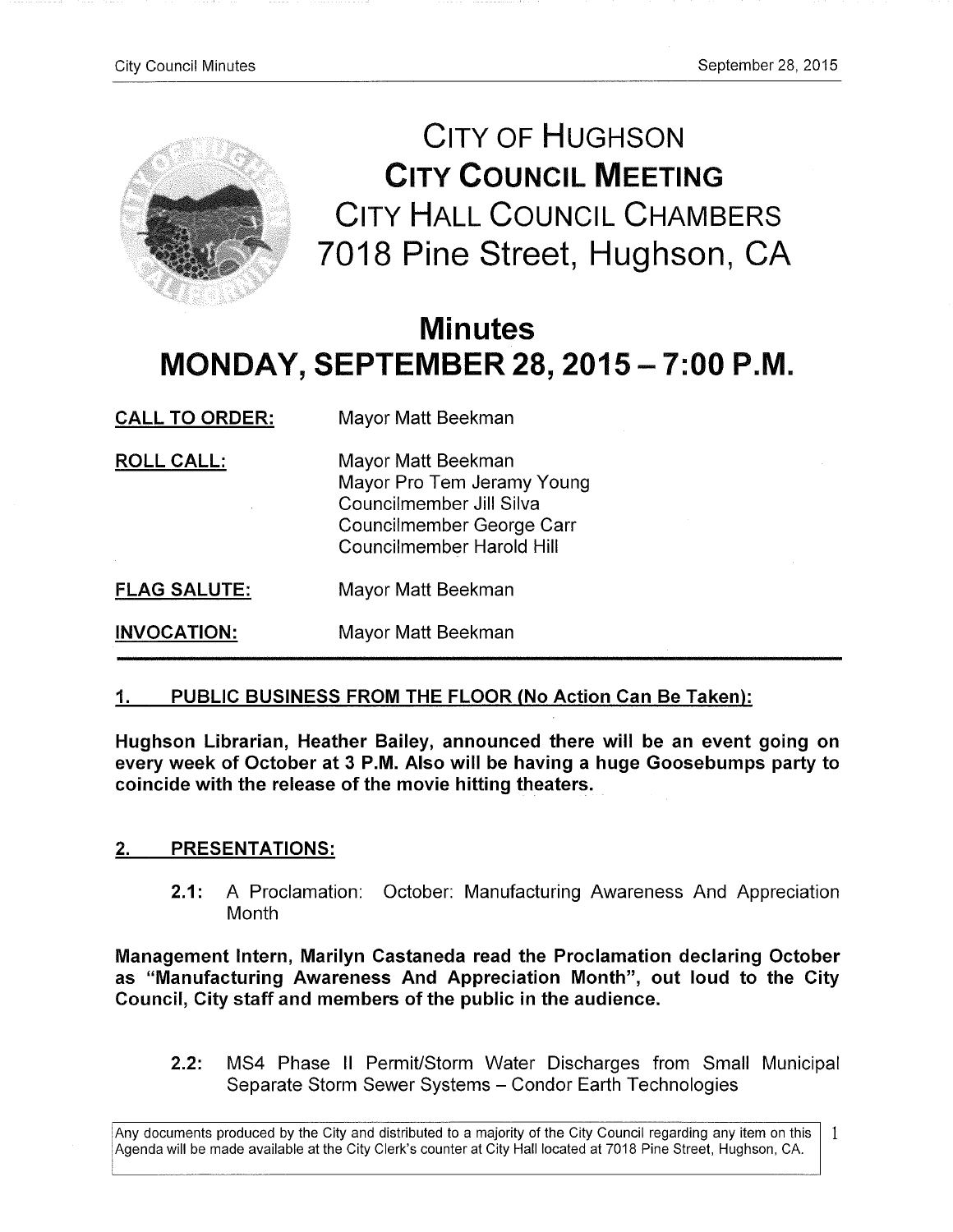**Director French and City Manager Mendez presented the staff report on this item. Wesley Greenwood, representative from Condor Earth Technologies, presented information to the City Council and public on the work by the City of Hughson on the MS4 Phase II Permit. Mr. Greenwood went over State requirements that the**  City of Hughson needs to meet for the and potential future costs. Mr. Greenwood **stated the City of Hughson is doing a great job already with the municipal separate storm sewer systems requirements.** 

**City Manager Mendez added background information on Condor Earth Technologies with the City of Hughson and the region.** 

#### **3. CONSENT CALENDAR:**

**All items listed on the Consent Calendar are to be acted upon by a single action of the City Council unless otherwise requested by an individual Councilmember for special consideration. Otherwise, the recommendation of staff will be accepted and acted upon by roll call vote.** 

- **3.1:** Approve the Minutes of the Regular Meeting of August 28, 2015.
- **3.2:** Approve the Warrants Register.
- **3.3:** Approval of the Treasurer's Reports- July 2015.
- **3.4:** Appoint Alan F. McFadon to the Parks and Recreation Commission.
- **3.5:** Appoint Councilmember Jill Silva as the City Representative to the Stanislaus Council of Governments Policy Board and Mayor Matt Beekman as the Alternate.

**Mayor Beekman Pulled Consent item 3.4. Alan F. McFadon retracted his application for Parks and Recreation Commissioner.** 

**Beekman/Carr 5-0 motion passes to approve Consent Calendar items 3.1, 3.2, 3.3, and 3.5.** 

**4. UNFINISHED BUSINESS: None.** 

#### **PUBLIC HEARING TO CONSIDER THE FOLLOWING:**  5.

5.1: Introduce and waive the First Reading of Ordinance No. 2015-11, an Ordinance of the City Council of the City of Hughson adopting the Development Agreement by and between the City of Hughson and DG-

Any documents produced by the City and distributed to a majority of the City Council regarding any item on this 2 Agenda will be made available at the City Clerk's counter at City Hall located at 7018 Pine Street, Hughson, CA.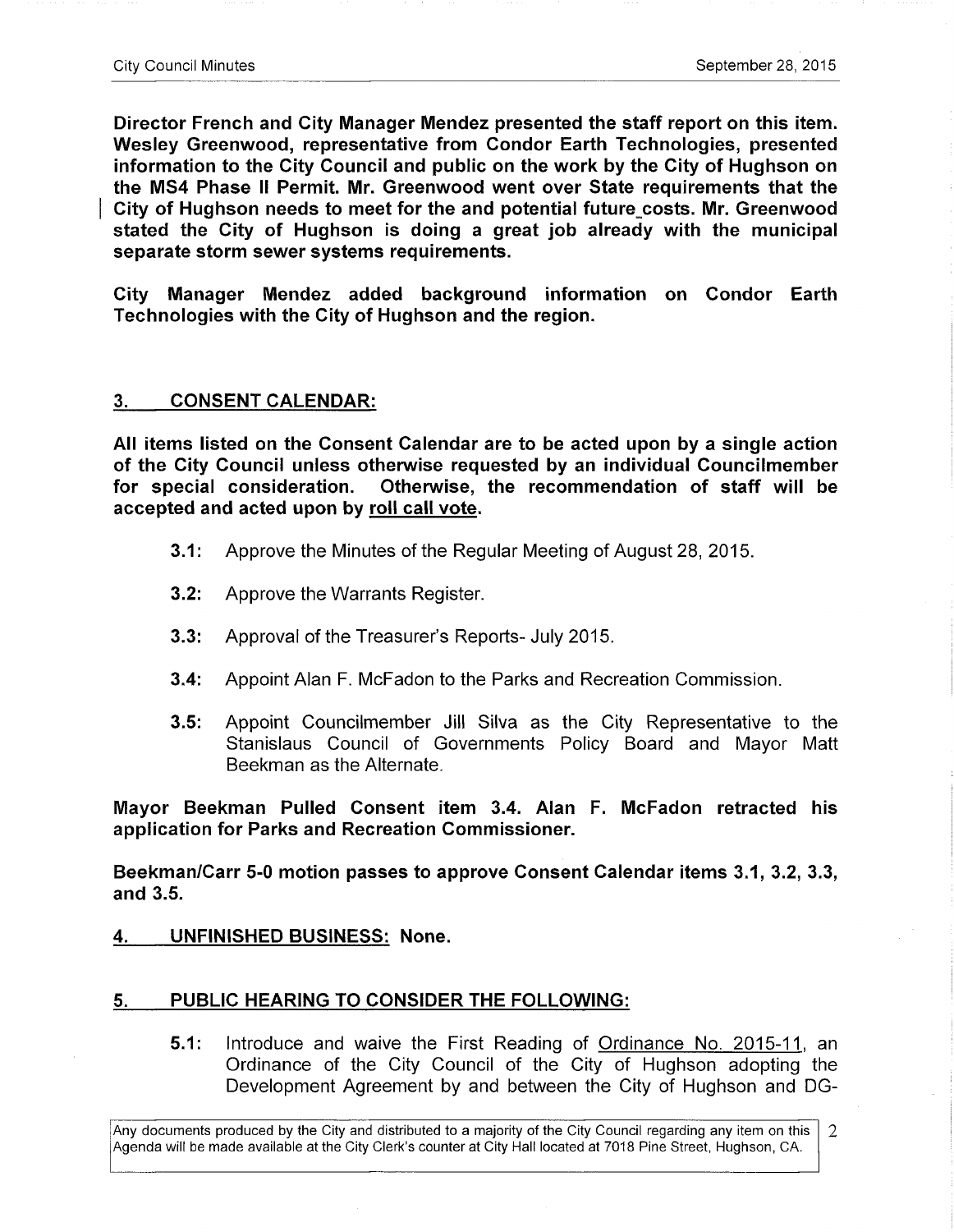Hughson, CA-1-UT, LLC. (Dollar General / Embree Group) relating to the development of the Dollar General retail store at Hughson Avenue and 4<sup>th</sup> Street.

**Director French presented the staff report on this item. Director French went over fees and explained the amounts contained in the Development Agreement.** 

**Mayor Pro Tem Young agreed on all the fee amounts, except questioned the street fee amount. Mayor Pro Tem Young recommended charging a street fee due to the increase in traffic Dollar General will generate and street maintenance that will have to be kept up on.** 

**Director French stated Dollar General is adding and improving the streets as is and no street fee should be added.** 

**Mayor Beekman added this is a great opportunity and the City will be better off without charging a street fee. Beekman also recommended having the Planning Commission look at the City's current fee structure and bring back recommended changes for infill development.** 

**Mayor Beekman opened the Public Hearing at 7:39 P.M. There were no Public Comments. The Public Hearing was closed at 7:40 P.M.** 

**BEEKMAN/CARR 5-0 motion passes to Introduce and waive the First Reading of Ordinance No. 2015-11. an Ordinance of the City Council of the City of Hughson adopting the Development Agreement by and between the City of Hughson and DG-Hughson, CA-l-UT, LLC. (Dollar General / Embree Group) relating to the**  development of the Dollar General retail store at Hughson Avenue and 4<sup>th</sup> Street.

## **6. NEW BUSINESS:**

**6.1:** Review and discuss Code Enforcement (CE) activities from Fiscal Year  $(FY)$  2014-15, as well as priorities for the upcoming year

**Director French presented the staff report on this item. Director French presented a PowerPoint on the 2014/2015 progress with having Code Enforcement Officer, Stephanie Voortman on duty. Director French announced to City Council, Ms. Voortman's last day with the City of Hughson will be 10/1/15.** 

**Councilmember Carr shared with the City Council what a great pleasure it was to work with Ms. Voortman.** 

**City Manager Mendez provided background on the Code Enforcement program and the work accomplished in recent years in Hughson.** 

Any documents produced by the City and distributed to a majority of the City Council regarding any item on this 3 Agenda will be made available at the City Clerk's counter at City Hall located at 7018 Pine Street, Hughson, CA.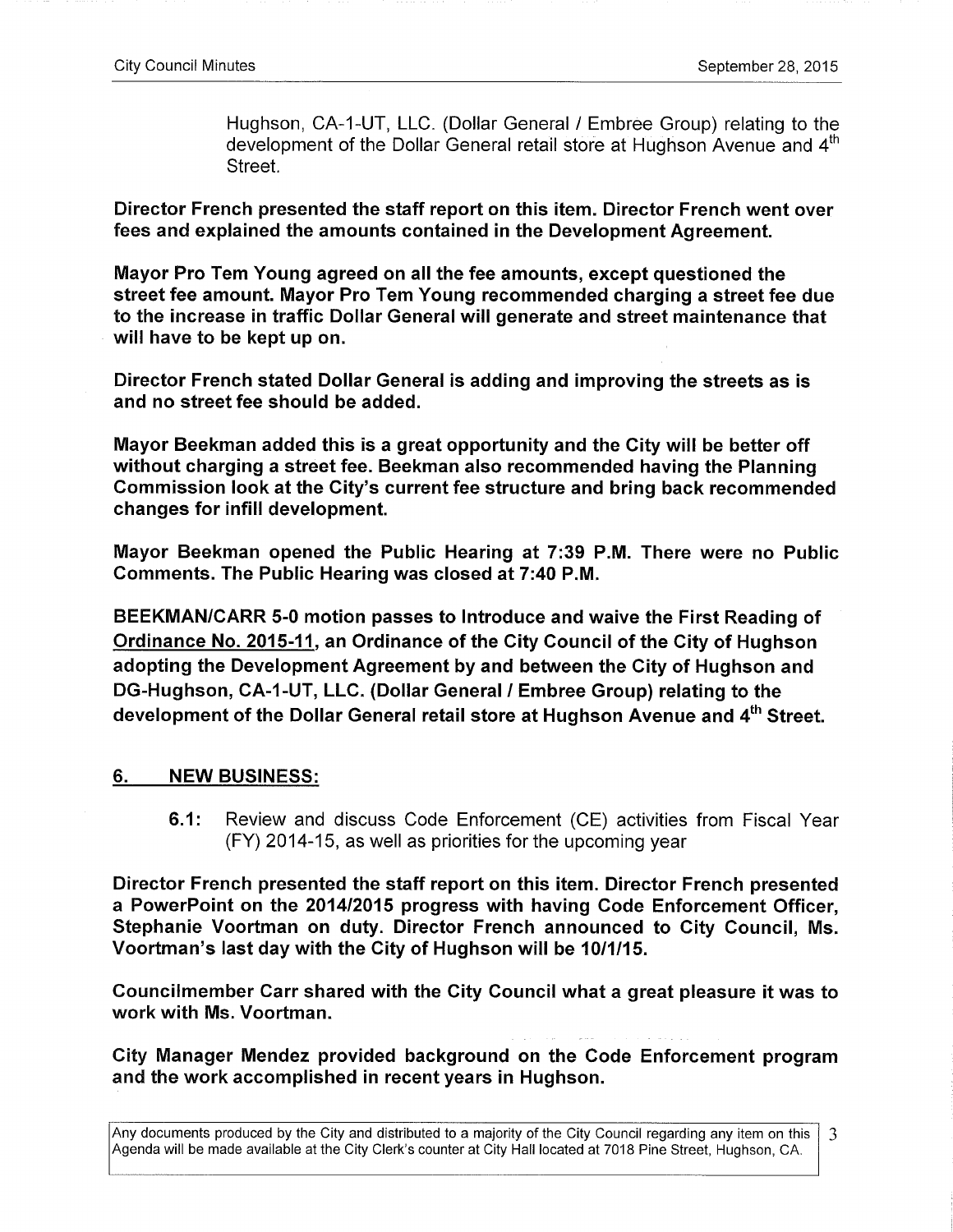**Mayor Beekman stated how important the Code Enforcement program was to Hughson and that he would support staff spending more time in this area in the future.** 

**6.2:** Authorize the City Manager to enter into a Memorandum of Understanding with the members of the Turlock Groundwater Basin Association for the purposes of coordinating activities for compliance with the Sustainable Groundwater Management Act

**Director French presented the staff report on this item.** 

**Mayor Beekman opened the Public Hearing at 8:03 P.M. There were no public comments. The Public Hearing closed at 8:04 P.M.** 

**BEEKMAN/CARR 5-0 motion passes to Authorize the City Manager to enter into a Memorandum of Understanding with the members of the Turlock Groundwater Basin Association for the purposes of coordinating activities for compliance with the Sustainable Groundwater Management Act.** 

#### **7. CORRESPONDENCE: None.**

#### 8. **COMMENTS:**

**8.1:** Staff Reports and Comments: (Information Only – No Action)

**City Manager: A hard copy of the Quarterly Grants Program Update was provided. Also, City Manager Mendez updated the City Council and public on his attendance at the Hughson Fruit and Nut Festival and thanked the City Council, City staff, Hughson Fire, Hughson School District and Hughson Chamber of Commerce for all their efforts and participation. City Manager Mendez also announced the Festival date for 2016 will be April**  30<sup>th</sup> - May 1<sup>st</sup>. He also mentioned **that he will be attending the League of California Cities Annual Conference along with Mayor Pro Tem Young on 9/30/15 - 10/2/15. City Manager Mendez announced Director**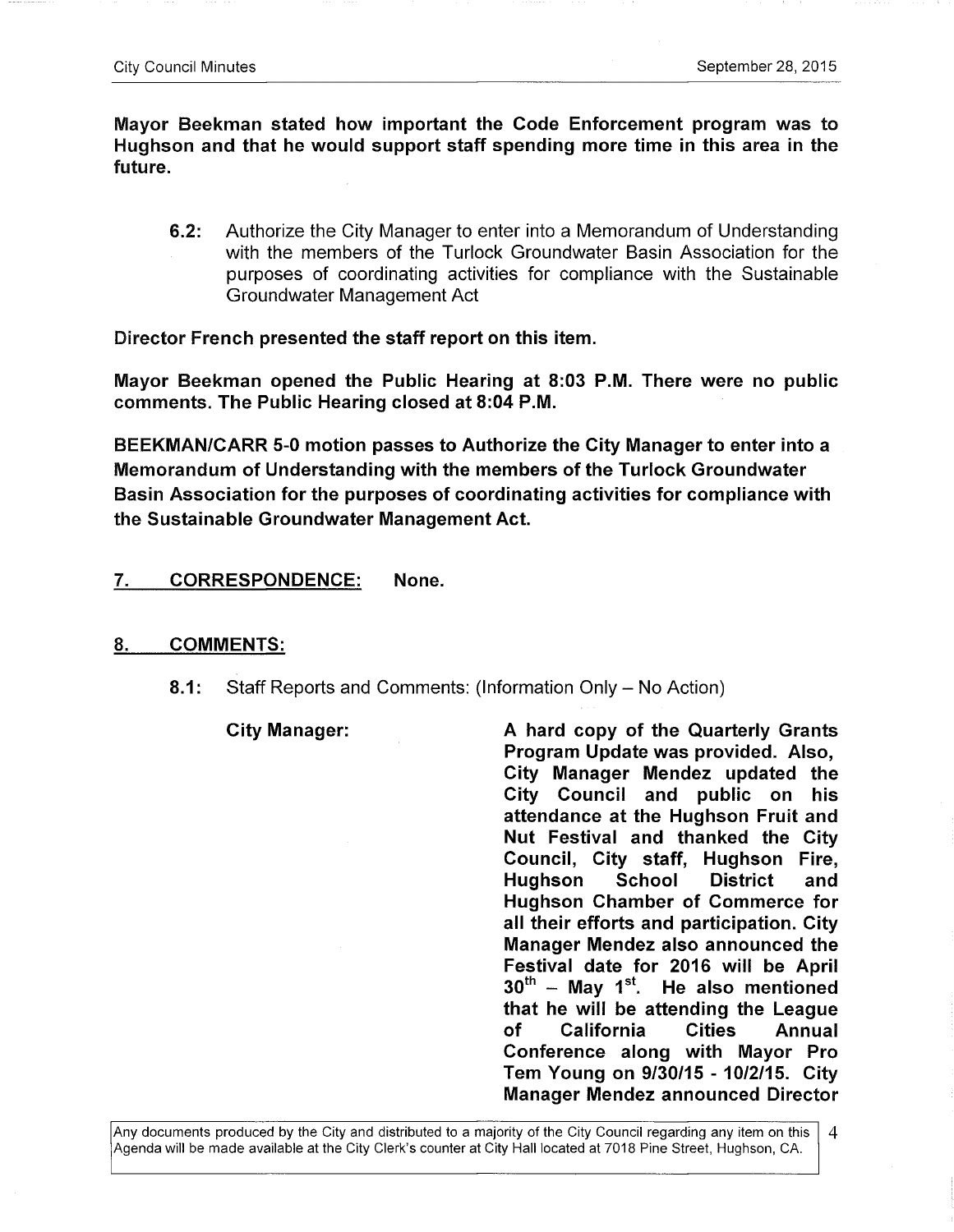**French will be representing Hughson at the Stanislaus County Focus on Prevention/Homelessness Summit on October 1, 2015 @ 8:30a.m- 5:00p.m at the Modesto center Plaza.** 

**City Clerk:** 

**Community Development Director: Director French updated the** 

**City Council and public on the Hatch Road/Santa Fe Avenue construction project that will start in November 2015 and should be done around March - April 2016. He also noted that Tully Road construction had paused due to PG&E identifying two utility vaults that were found with damage at the construction site. The City is trying to protect the vaults but also finish the construction that has been started and until now ahead of schedule. Director French also announced, Planning Commissioner Sanjay Patel resigned his position and there will be an opening available.** 

**Director of Finance:** 

**Police Services: Chief Larry Seymour introduced Hughson's new Police Sergeant, Juan Alanis to the City Council and public.** 

**City Attorney:** 

**8.2:** Council Comments: (Information Only - No Action)

**Councilmember Carr shared with the City Council his attendance at the Hughson Fruit and Nut Festival and commended City staff for all the hard work. Councilmember Carr attended the Economic Development Committee (EDC) meeting where they discussed Dollar General. Councilmember Carr announced there have been 2 more cases of West Nile Virus found in Turlock involving a 52 year old male and a 52 year old female.** 

Any documents produced by the City and distributed to a majority of the City Council regarding any item on this 5 Agenda will be made available at the City Clerk's counter at City Hall located at 7018 Pine Street, Hughson, CA.